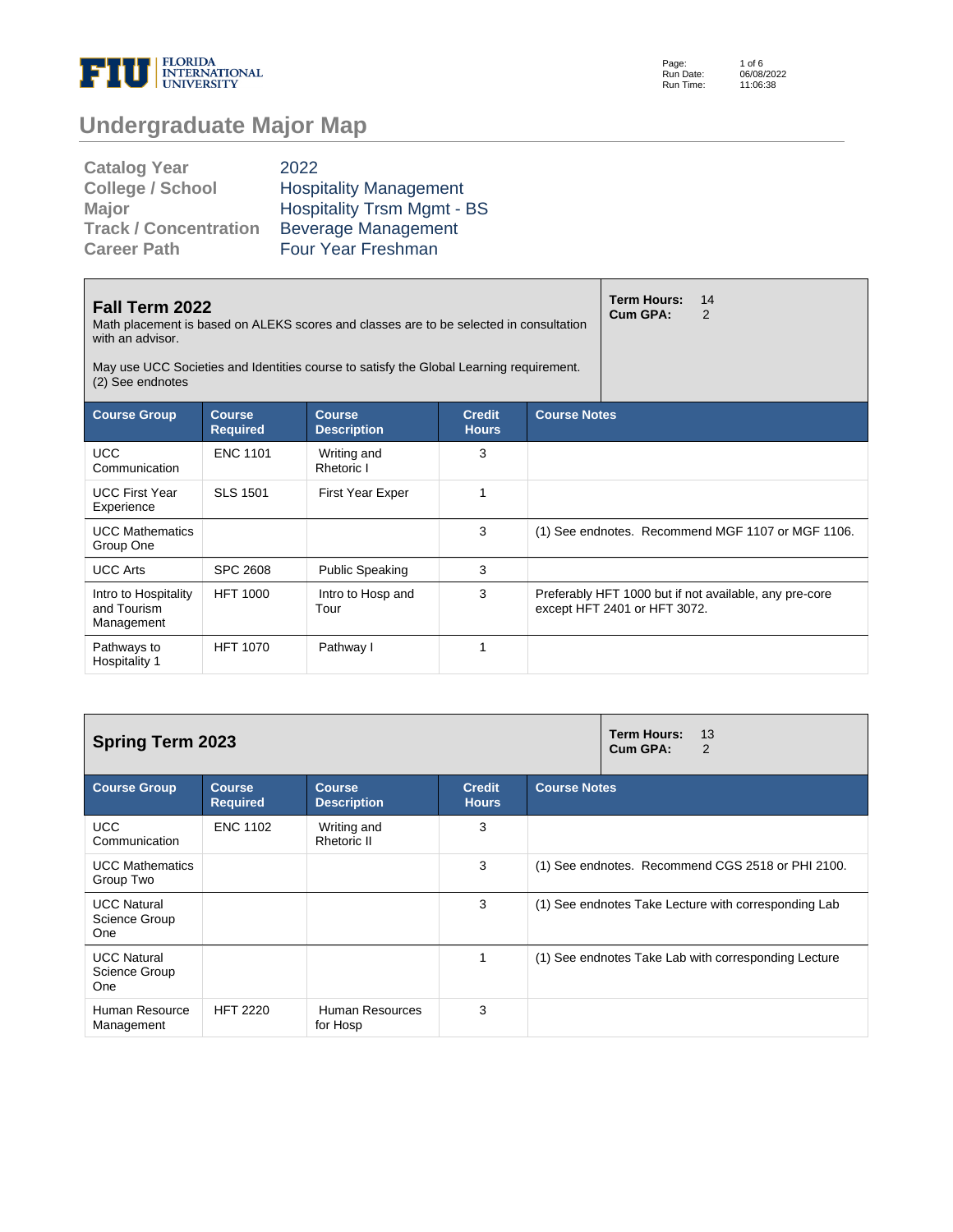

## **Undergraduate Major Map**

| <b>Summer Term 2023</b><br>Use this semester to catch up on coursework and/or satisfy the 9 credits summer<br>requirement (if needed). (3) See endnotes |                            |                                     |                               |                     | <b>Term Hours:</b><br>Cum GPA: | - 6<br>2 |
|---------------------------------------------------------------------------------------------------------------------------------------------------------|----------------------------|-------------------------------------|-------------------------------|---------------------|--------------------------------|----------|
| <b>Course Group</b>                                                                                                                                     | Course,<br><b>Required</b> | <b>Course</b><br><b>Description</b> | <b>Credit</b><br><b>Hours</b> | <b>Course Notes</b> |                                |          |
| <b>UCC Social</b><br>Science Group<br><b>One</b>                                                                                                        |                            |                                     | 3                             |                     | Recommend AMH 2020.            |          |
| <b>General Electives</b>                                                                                                                                |                            |                                     | 3                             |                     |                                |          |

| Fall Term 2023<br>May use UCC Humanities with Writing course to satisfy the Global Learning requirement.<br>(2) See endnotes |                                  | <b>Term Hours:</b><br>13<br>Cum GPA:<br>2 |                               |                     |                                                                                                                                             |
|------------------------------------------------------------------------------------------------------------------------------|----------------------------------|-------------------------------------------|-------------------------------|---------------------|---------------------------------------------------------------------------------------------------------------------------------------------|
| <b>Course Group</b>                                                                                                          | <b>Course</b><br><b>Required</b> | <b>Course</b><br><b>Description</b>       | <b>Credit</b><br><b>Hours</b> | <b>Course Notes</b> |                                                                                                                                             |
| Hospitality<br>Information<br>Technology                                                                                     | <b>HFT 2441</b>                  | Hospitality Info<br>Tech                  | 3                             |                     |                                                                                                                                             |
| <b>UCC Humanities -</b><br>Group Two                                                                                         |                                  |                                           | 3                             | (1) See endnotes    |                                                                                                                                             |
| <b>UCC Natural</b><br>Science - Group<br>Two                                                                                 |                                  |                                           | 3                             |                     | (1) See endnotes Take Lecture with corresponding Lab                                                                                        |
| <b>UCC Natural</b><br>Science - Group<br>Two                                                                                 |                                  |                                           |                               |                     | (1) See endnotes Take Lab with corresponding Lecture                                                                                        |
| Economics                                                                                                                    | ECO 2023                         | Principles Microeco                       | 3                             |                     | Also satisfies UCC Social Science Group 2. (1) See<br>endnotes Also satisfies UCC Foundations of Social Inquiry<br>course. (1) See endnotes |

| <b>Spring Term 2024</b>                           |                                  |                                       |                               |                     | <b>Term Hours:</b><br>Cum GPA: | 15<br>2 |
|---------------------------------------------------|----------------------------------|---------------------------------------|-------------------------------|---------------------|--------------------------------|---------|
| <b>Course Group</b>                               | <b>Course</b><br><b>Required</b> | <b>Course</b><br><b>Description</b>   | <b>Credit</b><br><b>Hours</b> | <b>Course Notes</b> |                                |         |
| Beverage<br>Management<br><b>Required Courses</b> | <b>HFT 3861</b>                  | <b>Spirits</b><br><b>Fundamentals</b> | 3                             |                     |                                |         |
| <b>General Electives</b>                          |                                  |                                       | 3                             |                     |                                |         |
| <b>UCC Humanities</b><br>Group One                |                                  |                                       | 3                             |                     |                                |         |
| Accounting                                        | <b>HFT 2401</b>                  | Accounting for<br>Hosp                | 3                             |                     |                                |         |
| Law for the<br>Hospitality<br>Industry            | <b>HFT 3603</b>                  | <b>Hospitality Law</b>                | 3                             |                     |                                |         |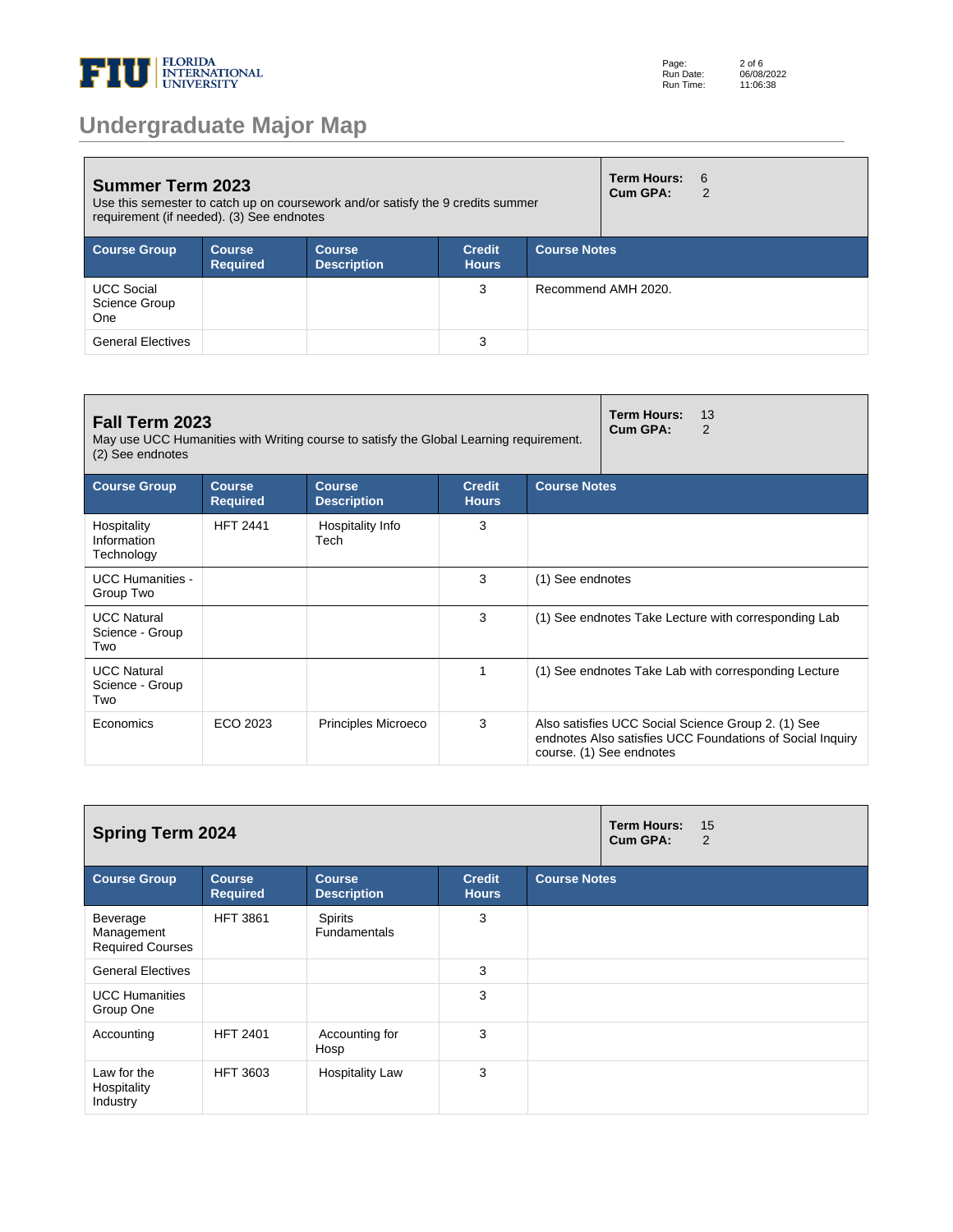

|  |  | <b>Undergraduate Major Map</b> |  |
|--|--|--------------------------------|--|
|  |  |                                |  |

| <b>Summer Term 2024</b><br><b>Hospitality Industry Experience</b><br>Use this semester to catch up on coursework and/or satisfy the 9 credits summer<br>requirement (if needed). (3) See endnotes |                                  |                                     |                               |                     | Term Hours:<br>Cum GPA: | - 6<br>2 |
|---------------------------------------------------------------------------------------------------------------------------------------------------------------------------------------------------|----------------------------------|-------------------------------------|-------------------------------|---------------------|-------------------------|----------|
| <b>Course Group</b>                                                                                                                                                                               | <b>Course</b><br><b>Required</b> | <b>Course</b><br><b>Description</b> | <b>Credit</b><br><b>Hours</b> | <b>Course Notes</b> |                         |          |
| Management<br>Accounting for the<br>Hospitality<br>Industry                                                                                                                                       | <b>HFT 4474</b>                  | Mgmt Acct Hosp<br>Ind               | 3                             |                     |                         |          |
| <b>General Electives</b>                                                                                                                                                                          |                                  |                                     | 3                             |                     |                         |          |

| Fall Term 2024<br>HFT3503 may be used to satisfy the Global Learning requirement. (2) See endnotes<br><b>Hospitality Industry Experience</b> |                                  | <b>Term Hours:</b><br>13<br>Cum GPA:<br>2 |                               |                     |                                                      |
|----------------------------------------------------------------------------------------------------------------------------------------------|----------------------------------|-------------------------------------------|-------------------------------|---------------------|------------------------------------------------------|
| <b>Course Group</b>                                                                                                                          | <b>Course</b><br><b>Required</b> | Course.<br><b>Description</b>             | <b>Credit</b><br><b>Hours</b> | <b>Course Notes</b> |                                                      |
| Pathways to<br>Hospitality 2                                                                                                                 | <b>HFT 3072</b>                  | PATHWAY II                                |                               |                     |                                                      |
| <b>Financial Analysis</b><br>in the Hospitality<br>Industry                                                                                  | <b>HFT 4464</b>                  | Fin Anal Hosp<br>Indust                   | 3                             |                     |                                                      |
| <b>HOSPITALITY</b><br><b>MANAGEMENT</b><br><b>COMMON CORE</b>                                                                                |                                  |                                           | 3                             | Industry            | HFT 4247- Diversity and Inclusion in the Hospitality |
| Beverage<br>Management<br><b>Required Courses</b>                                                                                            | <b>HFT 3864</b>                  | <b>Brewing Science</b>                    | 3                             |                     |                                                      |
| <b>General Electives</b>                                                                                                                     |                                  |                                           | 3                             |                     |                                                      |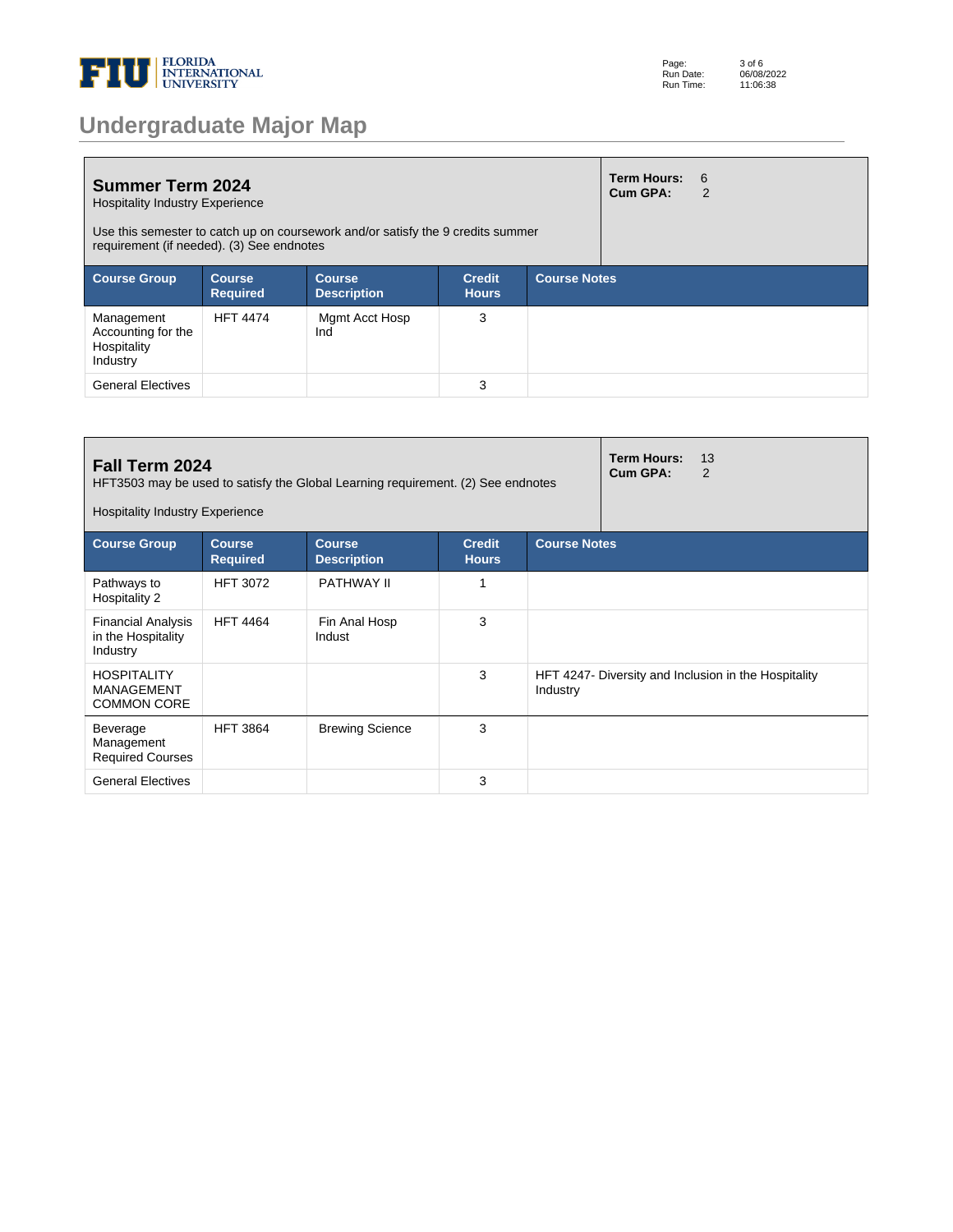

| Page:     | 4 of 6     |
|-----------|------------|
| Run Date: | 06/08/2022 |
| Run Time: | 11:06:38   |

# **Undergraduate Major Map**

| <b>Spring Term 2025</b><br><b>Hospitality Industry Experience</b> |                                  | <b>Term Hours:</b><br>15<br>Cum GPA:<br>2 |                               |                     |                                           |
|-------------------------------------------------------------------|----------------------------------|-------------------------------------------|-------------------------------|---------------------|-------------------------------------------|
| <b>Course Group</b>                                               | <b>Course</b><br><b>Required</b> | <b>Course</b><br><b>Description</b>       | <b>Credit</b><br><b>Hours</b> | <b>Course Notes</b> |                                           |
| Hospitality<br>Analytics and<br>Revenue<br>Management             | <b>HFT 4413</b>                  | Hosp Analytics &<br>Rev Mgt               | 3                             |                     |                                           |
| <b>HOSPITALITY</b><br><b>MANAGEMENT</b><br><b>COMMON CORE</b>     |                                  |                                           | 3                             |                     | Please select one: HFT 3453 or FSS 4234C. |
| <b>HOSPITALITY</b><br><b>MANAGEMENT</b><br><b>COMMON CORE</b>     |                                  |                                           | 3                             |                     | Please select one: HFT 3503 or HFT 4509.  |
| Beverage<br>Management<br><b>Required Courses</b>                 | <b>HFT 3866</b>                  | Wine Sensory &<br>Perception              | 3                             |                     |                                           |
| Hospitality<br><b>Program Electives</b>                           |                                  |                                           | 3                             |                     |                                           |

| <b>Summer Term 2025</b><br>Use this semester to catch up on coursework and/or satisfy the 9 credits summer<br>requirement (if needed). (3) See endnotes |                                  |                                     |                               |                     | Term Hours: 6 |  |
|---------------------------------------------------------------------------------------------------------------------------------------------------------|----------------------------------|-------------------------------------|-------------------------------|---------------------|---------------|--|
| <b>Course Group</b>                                                                                                                                     | <b>Course</b><br><b>Required</b> | <b>Course</b><br><b>Description</b> | <b>Credit</b><br><b>Hours</b> | <b>Course Notes</b> |               |  |
| Hospitality<br><b>Program Electives</b>                                                                                                                 |                                  |                                     | 3                             |                     |               |  |
| Hospitality<br><b>Program Electives</b>                                                                                                                 |                                  |                                     | 3                             |                     |               |  |

| Fall Term 2025<br>HFT4323 may be used to satisfy the Global Learning requirement. (2) See endnotes<br><b>Hospitality Industry Experience</b> |                                  | <b>Term Hours:</b><br>Cum GPA:      | 13<br>2                       |                     |  |                                                        |
|----------------------------------------------------------------------------------------------------------------------------------------------|----------------------------------|-------------------------------------|-------------------------------|---------------------|--|--------------------------------------------------------|
| <b>Course Group</b>                                                                                                                          | <b>Course</b><br><b>Required</b> | <b>Course</b><br><b>Description</b> | <b>Credit</b><br><b>Hours</b> | <b>Course Notes</b> |  |                                                        |
| <b>HOSPITALITY</b><br><b>MANAGEMENT</b><br><b>COMMON CORE</b>                                                                                |                                  |                                     | 3                             | <b>HFT 4545.</b>    |  | Please select one: HFT 4295 or HFT 3006 or HFT 3073 or |
| Advanced<br>Internship                                                                                                                       | <b>HFT 4945</b>                  | Adv Intern Hsptly                   | 1                             |                     |  |                                                        |
| Beverage<br>Management<br><b>Required Courses</b>                                                                                            | <b>HFT 4875</b>                  | Wine MKT & Brand                    | 3                             |                     |  |                                                        |
| Hospitality<br><b>Program Electives</b>                                                                                                      |                                  |                                     | 3                             |                     |  |                                                        |
| Hospitality<br><b>Program Electives</b>                                                                                                      |                                  |                                     | 3                             |                     |  |                                                        |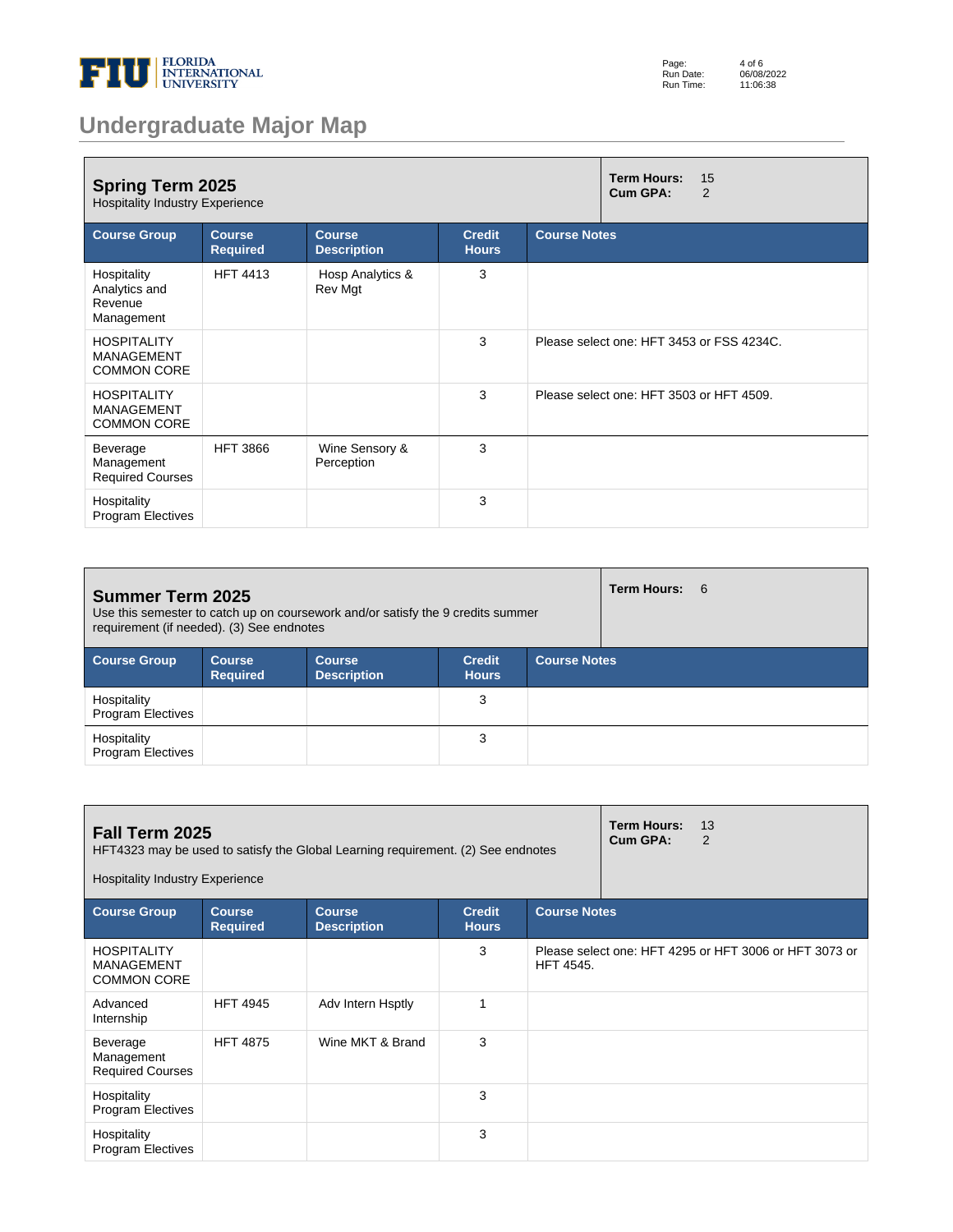

| <b>Spring Term 2026</b>                                |                                  |                                     |                               |                                                              | <b>Term Hours:</b><br>- 6<br>Cum GPA:<br>$\overline{2}$ |
|--------------------------------------------------------|----------------------------------|-------------------------------------|-------------------------------|--------------------------------------------------------------|---------------------------------------------------------|
| <b>Course Group</b>                                    | <b>Course</b><br><b>Required</b> | <b>Course</b><br><b>Description</b> | <b>Credit</b><br><b>Hours</b> | <b>Course Notes</b>                                          |                                                         |
| <b>HOSPITALITY</b><br>MANAGEMENT<br><b>COMMON CORE</b> |                                  |                                     | 3                             | HFT 4296- Strategic Management in Hospitality and<br>Tourism |                                                         |
| Hospitality<br>Program Electives                       |                                  |                                     | 3                             |                                                              |                                                         |

#### **Summer Term 2026**

Use this semester to catch up on coursework and/or satisfy the 9 credits summer requirement (if needed). (3) See endnotes

### **General Requirements**

\*Critical Indicator is the minimum grade indicated in specific courses to demonstrate proficiency and progress in major. Earning less than the minimum grade is a trigger for a conversation with advisor\*

#### GENERAL UNIVERSITY REQUIREMENTS

See your Panther Degree Audit (PDA) for a real-time update on your academic career progress and additional information on University and major requirements at http://my.fiu.edu.

(1) UCC: Students must meet the University Core Curriculum (UCC) requirements. For a full list of UCC courses, see http://undergrad.fiu.edu/advising/curriculum.html or speak with your advisor. UCC courses must be taken for a letter grade and may not be taken at other institutions without permission from the Dean of Undergraduate Education.

(2) Global Learning: Freshmen entering FIU Summer B 2010 or later must take at least two Global Learning (GL) designated courses at FIU. See http://goglobal.fiu.edu. Courses must be:

- 1 GL foundation course (from the University Core Curriculum), which must be taken within the first 60 credits.

- 1 GL discipline-specific course (3000/4000 level)

(3) Summer Hours Requirement: All students entering FIU or any university within the State University System (SUS) of Florida with fewer than 60 credit hours are required to earn at least nine credit hours prior to graduation by attending one or more summer terms at a university in the SUS.

(4) Gordon Rule: All Gordon Rule courses (i.e., English Composition, Humanities with Writing, and Quantitative Reasoning) must be completed with a minimum grade of ""C."" This requirement must be fulfilled within the first 60 credits.

(5) Foreign Language Requirement for Graduation (FLENT/FLEX): A student who did not complete two years of the same foreign language in high school or at a post-secondary institution must successfully complete 8-10 credit hours of instruction in one foreign language prior to graduation. Exceptions include appropriate CLEP, AP,